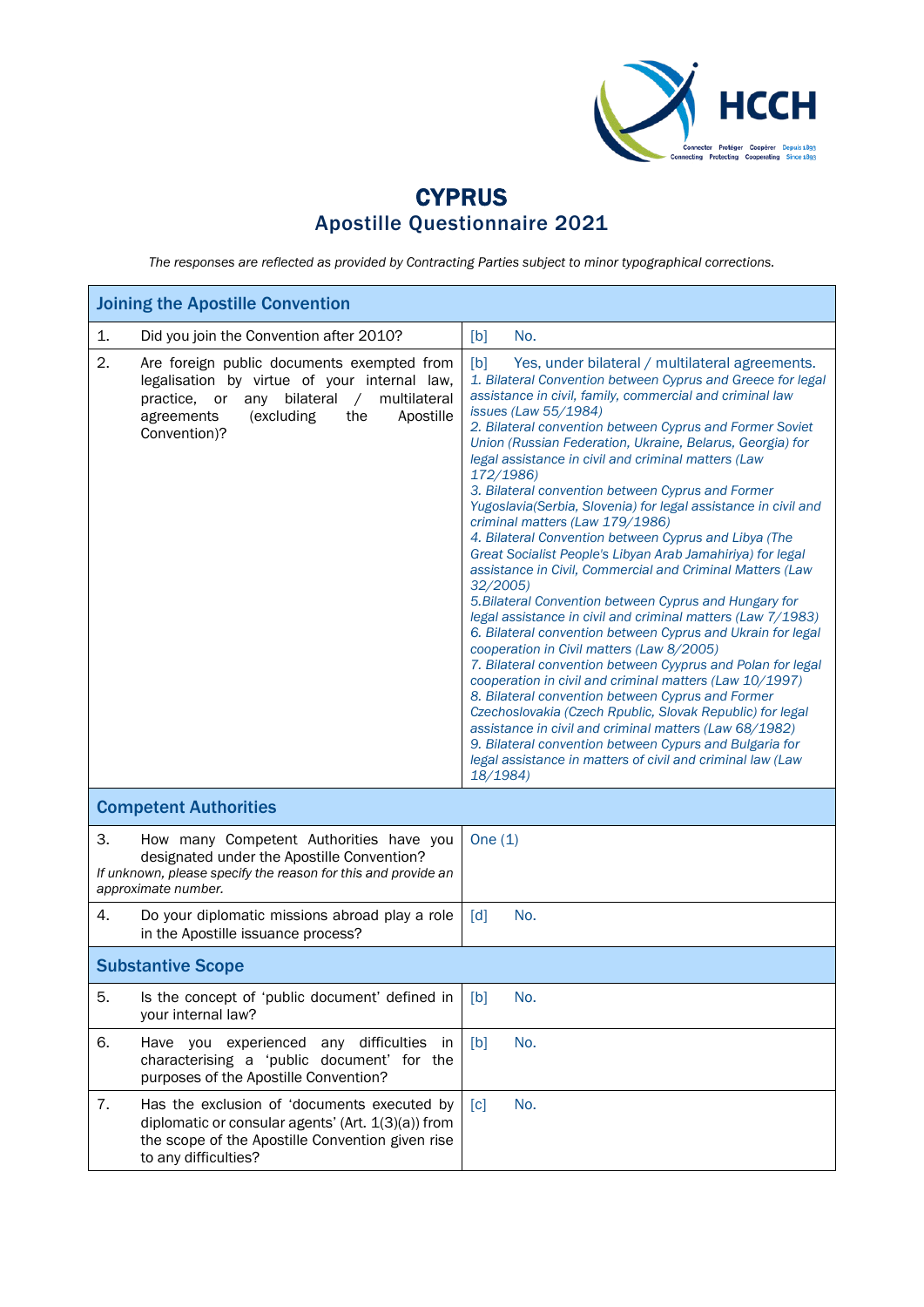| 8.   | Do you think this Art. 1(3)(a) exclusion is justified<br>in the context of the modern operation of the                                                                                                                                                          |                                                                                           |                                                                                                                                                                                                                                                                                                       |                    |        |
|------|-----------------------------------------------------------------------------------------------------------------------------------------------------------------------------------------------------------------------------------------------------------------|-------------------------------------------------------------------------------------------|-------------------------------------------------------------------------------------------------------------------------------------------------------------------------------------------------------------------------------------------------------------------------------------------------------|--------------------|--------|
| 9.   | Convention?<br>Has the exclusion of 'administrative documents<br>dealing directly with commercial or customs<br>operations' (Art. $1(3)(b)$ ) from the scope of the<br>Apostille<br>Convention given<br>rise<br>to<br>any<br>difficulties?                      |                                                                                           |                                                                                                                                                                                                                                                                                                       |                    |        |
| 9.1. | For Parties that answered yes to Q9.<br>How has previous guidance on the interpretation<br>of the Art. 1(3)(b) exclusion assisted in resolving<br>these difficulties? (E.g. the 'extremely narrow'<br>construction referred to in C&R No 10 of the<br>2016 SC). |                                                                                           |                                                                                                                                                                                                                                                                                                       |                    |        |
| 10.  | Do you think this Art. 1(3)(b) exclusion is justified<br>in the context of the modern operation of the<br>Convention?                                                                                                                                           |                                                                                           |                                                                                                                                                                                                                                                                                                       |                    |        |
| 11.  | Do you issue (outgoing) or accept (incoming)<br>Apostilles for any of the following categories of                                                                                                                                                               |                                                                                           |                                                                                                                                                                                                                                                                                                       | <b>Issue</b>       | Accept |
|      | document?                                                                                                                                                                                                                                                       |                                                                                           | Certificates of origin                                                                                                                                                                                                                                                                                | X                  |        |
|      |                                                                                                                                                                                                                                                                 |                                                                                           | <b>Export licences</b>                                                                                                                                                                                                                                                                                | X                  |        |
|      |                                                                                                                                                                                                                                                                 |                                                                                           | Import licences                                                                                                                                                                                                                                                                                       | $\mathsf{X}$       |        |
|      |                                                                                                                                                                                                                                                                 | Health and safety certificates<br>issued by the relevant<br>government authorities or     | X                                                                                                                                                                                                                                                                                                     |                    |        |
|      |                                                                                                                                                                                                                                                                 | Certificates of products<br>$\sf X$<br>registration                                       |                                                                                                                                                                                                                                                                                                       |                    |        |
|      |                                                                                                                                                                                                                                                                 |                                                                                           | Certificates of conformity                                                                                                                                                                                                                                                                            | X                  |        |
|      |                                                                                                                                                                                                                                                                 |                                                                                           | End user certificates<br>(i.e. documents certifying that the<br>buyer is the end user of acquired<br>goods)                                                                                                                                                                                           | X                  |        |
|      |                                                                                                                                                                                                                                                                 | Commercial invoices                                                                       |                                                                                                                                                                                                                                                                                                       | $\pmb{\mathsf{X}}$ |        |
|      | <b>Apostille Process</b>                                                                                                                                                                                                                                        |                                                                                           |                                                                                                                                                                                                                                                                                                       |                    |        |
|      | <b>Certification of Public Documents</b>                                                                                                                                                                                                                        |                                                                                           |                                                                                                                                                                                                                                                                                                       |                    |        |
| 12.  | Do any of your public documents require some<br>other intermediate certification before the<br>issuance of an Apostille?                                                                                                                                        | [a]                                                                                       | Yes, an intermediate certification is required for<br>some categories of public documents.                                                                                                                                                                                                            |                    |        |
|      | For Parties that answered yes to Q12.<br>12.1. What categories of public document require                                                                                                                                                                       | Category of public<br>Why certification is required<br>document                           |                                                                                                                                                                                                                                                                                                       |                    |        |
|      | intermediate certification and why?                                                                                                                                                                                                                             | <b>Certification is</b><br>required in all<br>categories of<br><b>Public</b><br>documents | Cyprus has designated a single<br><b>Competent Authority but</b><br>signatures, seals and stamps of<br>local officials and authorities are<br>subject to a certification by a<br>regional authority, whose<br>certificate is in turn subject to an<br>Apostille issued by the Competent<br>Authority. |                    |        |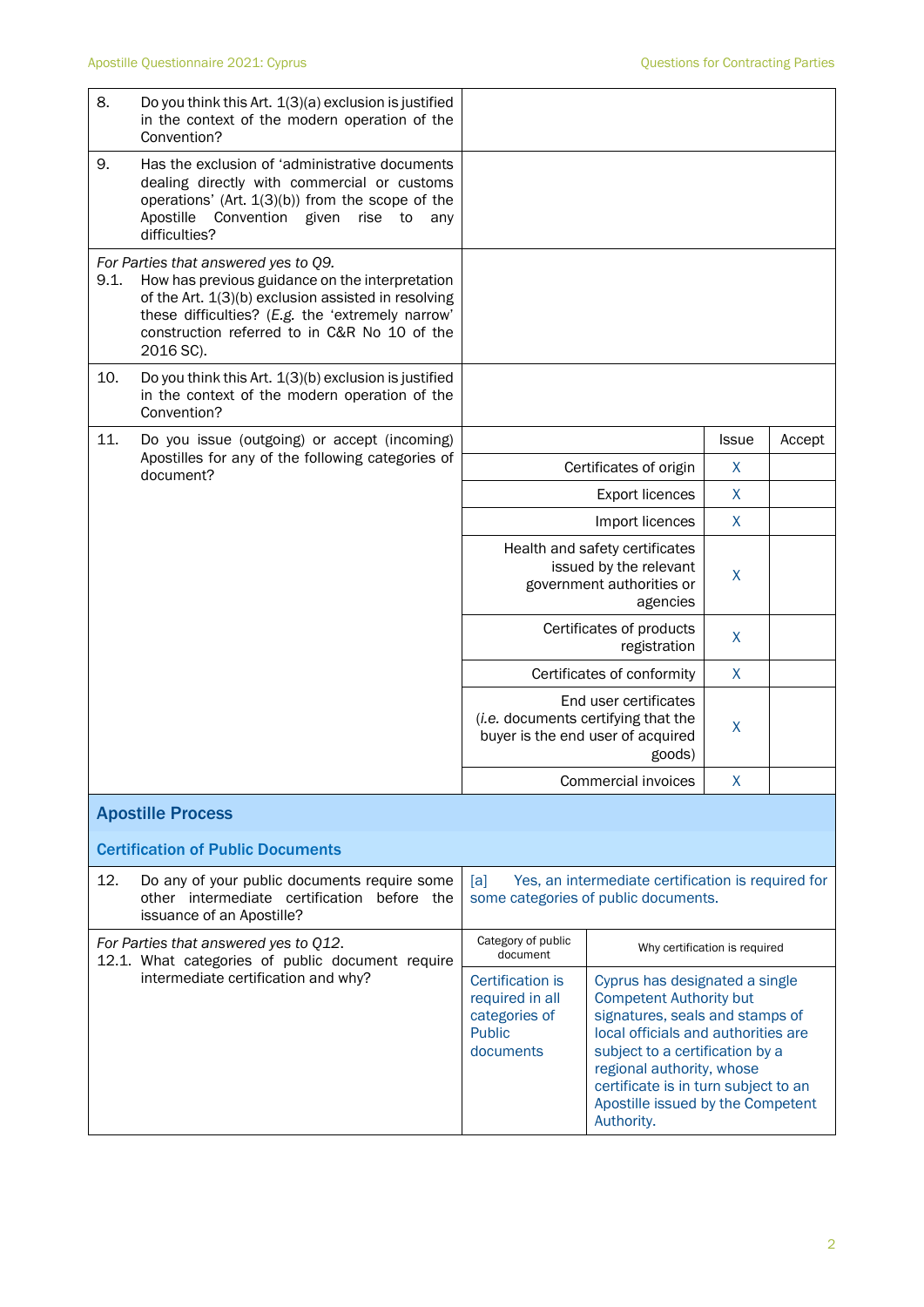|     | <b>Requesting an Apostille (Outgoing)</b>                                                                                                                                                                                                     |                                                                                                                                                                                                      |                                                                                                                            |                      |    |
|-----|-----------------------------------------------------------------------------------------------------------------------------------------------------------------------------------------------------------------------------------------------|------------------------------------------------------------------------------------------------------------------------------------------------------------------------------------------------------|----------------------------------------------------------------------------------------------------------------------------|----------------------|----|
| 13. | How can an Apostille be requested?                                                                                                                                                                                                            | [a]<br>In person.                                                                                                                                                                                    |                                                                                                                            |                      | X  |
|     |                                                                                                                                                                                                                                               | [b]<br>By post.                                                                                                                                                                                      |                                                                                                                            |                      | X  |
|     |                                                                                                                                                                                                                                               | By email.<br>$\lceil c \rceil$                                                                                                                                                                       |                                                                                                                            |                      |    |
|     |                                                                                                                                                                                                                                               | Through a website.<br>[d]                                                                                                                                                                            |                                                                                                                            |                      |    |
|     |                                                                                                                                                                                                                                               | Other.<br>[e]                                                                                                                                                                                        |                                                                                                                            |                      |    |
| 14. | When issuing an Apostille, do you enquire about<br>the State of destination?                                                                                                                                                                  | [b]                                                                                                                                                                                                  | Yes, the enquiry is made orally.                                                                                           |                      |    |
| 15. | How long does it take for an Apostille to be<br>issued?                                                                                                                                                                                       | Other requests<br>(from the time of<br>In-person request<br>(paper Apostille)<br>receipt) (paper<br>Apostille)                                                                                       |                                                                                                                            | e-Apostille requests |    |
|     |                                                                                                                                                                                                                                               | On the spot                                                                                                                                                                                          | On the following<br>working day                                                                                            |                      |    |
| 16. | Does your Competent Authority impose a fee for<br>issuing an Apostille?                                                                                                                                                                       | Yes, a single price for all Apostilles.<br>[a]<br>5 euro                                                                                                                                             |                                                                                                                            |                      |    |
|     | <b>Issuing an Apostille (Outgoing)</b>                                                                                                                                                                                                        |                                                                                                                                                                                                      |                                                                                                                            |                      |    |
| 17. | How is the origin of a public document verified<br>for the purpose of issuing an Apostille (i.e.<br>verification of the authenticity of the signature,<br>the capacity of the signer, and the identity of the<br>seal / stamp (Art. $5(2)$ )? | [a]<br>Single Competent Authority.<br>An electronic database of sample signatures /<br>[ii]<br>seals / stamps.                                                                                       |                                                                                                                            |                      |    |
| 18. | How does a Competent Authority address<br>situations where it is unable to verify the origin<br>of the public document?                                                                                                                       | The Competent Authority will contact the issuing<br>[b]<br>authority to confirm authenticity but will not issue the<br>Apostille until the new signature, stamp or seal is added<br>to the database. |                                                                                                                            |                      |    |
| 19. | In what language(s) are the 10 standard items<br>of your Apostilles available?                                                                                                                                                                | [a]<br>In one language.<br>English                                                                                                                                                                   |                                                                                                                            |                      |    |
| 20. | In what language(s) are the blank fields of your<br>Apostilles filled in?                                                                                                                                                                     | [a]<br>In one language.<br>English                                                                                                                                                                   |                                                                                                                            |                      |    |
| 21. | How are the blank fields of your Apostilles filled<br>in?                                                                                                                                                                                     | [b]<br>Using computer software.<br>A government build computer software                                                                                                                              |                                                                                                                            |                      |    |
|     | <b>Apostille Registers</b>                                                                                                                                                                                                                    |                                                                                                                                                                                                      |                                                                                                                            |                      |    |
| 22. | How is your Apostille register, required by<br>Article 7, maintained?                                                                                                                                                                         | [a]<br>[iii]                                                                                                                                                                                         | Single Competent Authority.<br>Electronic form, not publicly accessible online.                                            |                      |    |
| 23. | What particulars are contained in your Apostille<br>register?                                                                                                                                                                                 | [a]<br>Number and<br>(required).                                                                                                                                                                     | date of the Apostille                                                                                                      |                      | X. |
|     |                                                                                                                                                                                                                                               | [b]<br>(required).                                                                                                                                                                                   | Name and capacity of the person signing<br>the document and $/$ or the name of<br>authority whose seal or stamp is affixed |                      | X  |
|     |                                                                                                                                                                                                                                               | [c]<br>document.                                                                                                                                                                                     | Name and / or type of underlying                                                                                           |                      | X  |
|     |                                                                                                                                                                                                                                               | [d]<br>document.                                                                                                                                                                                     | Description of the contents of underlying                                                                                  |                      |    |
|     |                                                                                                                                                                                                                                               | [e]                                                                                                                                                                                                  | Name of the applicant.                                                                                                     |                      |    |
|     |                                                                                                                                                                                                                                               | State of destination.                                                                                                                                                                                |                                                                                                                            |                      |    |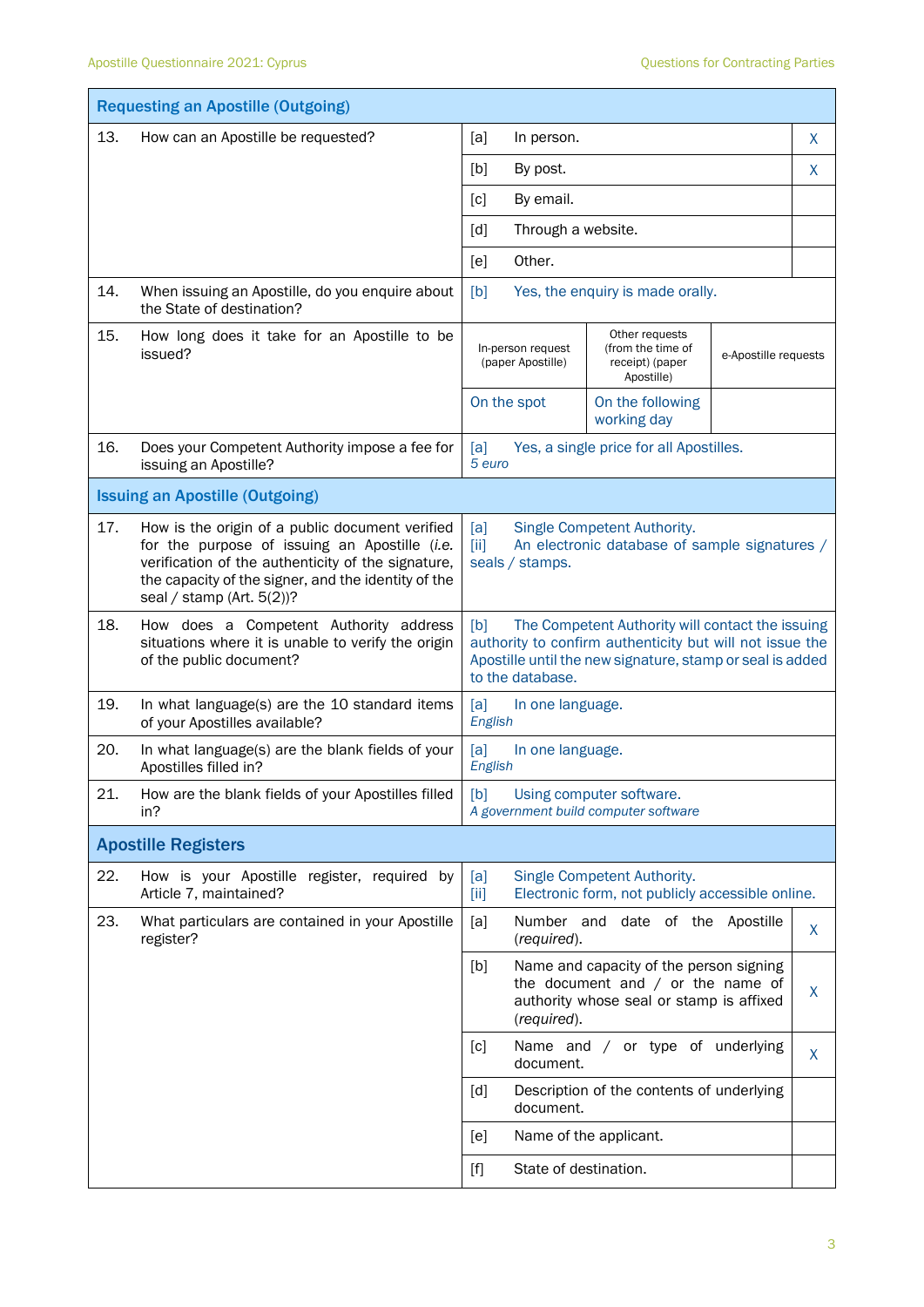|     |                                                                                                                                                                                                | [g]               | Copy of the Apostille.                                                                                                    | X. |
|-----|------------------------------------------------------------------------------------------------------------------------------------------------------------------------------------------------|-------------------|---------------------------------------------------------------------------------------------------------------------------|----|
|     |                                                                                                                                                                                                | [h]               | Copy of the underlying document.                                                                                          |    |
|     |                                                                                                                                                                                                | $[1]$             | Other.                                                                                                                    |    |
| 24. | Is there a limit to how long records can be<br>retained on the Apostille register?                                                                                                             | $\lceil d \rceil$ | No.                                                                                                                       |    |
| 25. | If your register is not publicly accessible, how<br>frequently do your Competent Authorities<br>receive requests to verify an Apostille they have<br>issued in the register?                   | [e]               | More than 20 times per year.                                                                                              |    |
|     | <b>Technology &amp; the e-APP</b>                                                                                                                                                              |                   |                                                                                                                           |    |
| 26. | Under your internal law, do you recognise<br>electronic / digital signatures as functionally<br>equivalent to handwritten signatures (i.e. can a<br>public document be signed electronically)? | [a]               | Yes.                                                                                                                      |    |
| 27. | Under your internal law, are public documents<br>executed, or able to be executed, in electronic<br>form (whether or not they are to be used abroad<br>under the Convention)?                  | [a]               | Yes.                                                                                                                      |    |
|     | For Parties that answered yes to Q27.                                                                                                                                                          | [a]               | All public documents.                                                                                                     |    |
|     | 27.1. What categories of public documents are<br>executed, or able to be executed, in electronic<br>form (whether or not they are to be used abroad<br>under the Convention)?                  | [b]               | Civil status documents (e.g. birth, death<br>certificates)<br>and<br>marriage<br>and<br>certificates of non-impediment.   |    |
|     |                                                                                                                                                                                                | [c]               | Other<br>administrative<br>documents<br>(including decisions from administrative<br>tribunals or decision-making bodies). |    |
|     |                                                                                                                                                                                                | [d]               | Extracts from commercial registers and<br>other registers.                                                                | X. |
|     |                                                                                                                                                                                                | [ <sub>e</sub> ]  | Notarial authentications of signatures.                                                                                   |    |
|     |                                                                                                                                                                                                | [f]               | Other notarial acts.                                                                                                      |    |
|     |                                                                                                                                                                                                | [g]               | Diplomas<br>other<br>education<br>and<br>documents.                                                                       |    |
|     |                                                                                                                                                                                                | [h]               | Court documents, including judgments.                                                                                     |    |
|     |                                                                                                                                                                                                | $[1]$             | Patents or other documents pertaining to<br>intellectual property rights.                                                 |    |
|     |                                                                                                                                                                                                | [j]               | Documents relating to adoptions.                                                                                          |    |
|     |                                                                                                                                                                                                | [k]               | Translations.                                                                                                             |    |
|     |                                                                                                                                                                                                | $[1]$             | Medical or health certificates.                                                                                           |    |
|     |                                                                                                                                                                                                | [m]               | Criminal records.                                                                                                         |    |
|     |                                                                                                                                                                                                | [n]               | Import or export licences.                                                                                                |    |
|     |                                                                                                                                                                                                | [0]               | Certificates of origin.                                                                                                   |    |
|     |                                                                                                                                                                                                | [p]               | Certificates of conformity.                                                                                               |    |
|     |                                                                                                                                                                                                | [q]               | Other.                                                                                                                    |    |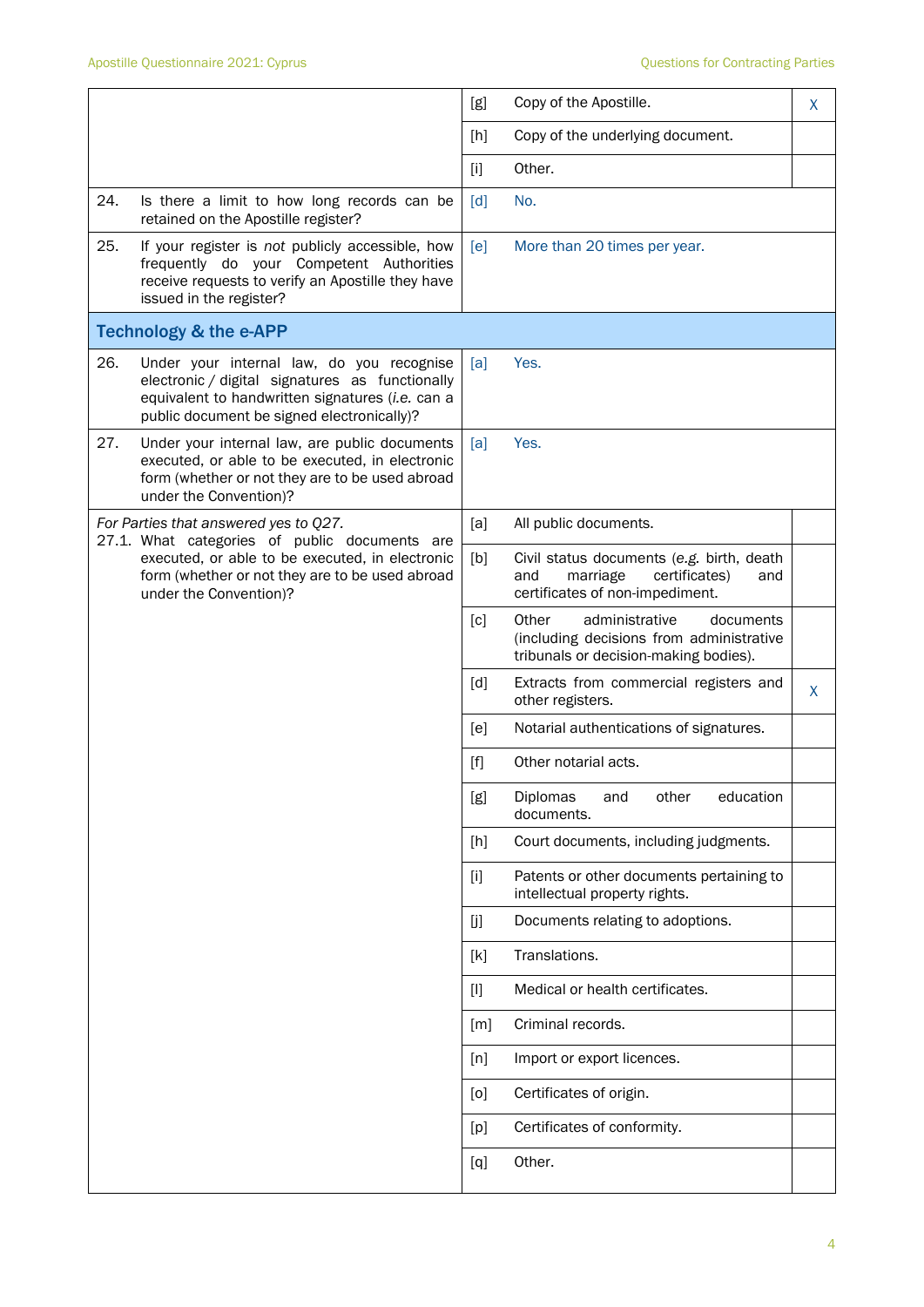|     | For Parties that answered yes to Q27.<br>27.2. Approximately what percentage of your public<br>documents are originally executed in electronic<br>form (whether or not they are to be used abroad<br>under the Convention)? | 40 %              |                                                                                                                                                                       |   |
|-----|-----------------------------------------------------------------------------------------------------------------------------------------------------------------------------------------------------------------------------|-------------------|-----------------------------------------------------------------------------------------------------------------------------------------------------------------------|---|
| 28. | Do you issue e-Apostilles?                                                                                                                                                                                                  | [b]<br>[ii]       | No.<br>We are not currently planning to implement the<br>e-Apostille component.                                                                                       |   |
|     | For Parties that answered no to Q28.                                                                                                                                                                                        | [a]               | Internal law limitations.                                                                                                                                             |   |
|     | 28.1. What challenges are you facing that may prevent<br>you from implementing the e-Apostille?                                                                                                                             | [b]               | Judicial or administrative structure.                                                                                                                                 |   |
|     |                                                                                                                                                                                                                             | [c]               | Implementation challenges (e.g. lack of<br>resources, lack of infrastructure).                                                                                        | X |
|     |                                                                                                                                                                                                                             | $\lceil d \rceil$ | Cost.                                                                                                                                                                 | X |
|     |                                                                                                                                                                                                                             | [e]               | System interoperability / compatibility.                                                                                                                              |   |
|     |                                                                                                                                                                                                                             | $[f]$             | Security concerns.                                                                                                                                                    | X |
|     |                                                                                                                                                                                                                             | [g]               | Other.                                                                                                                                                                |   |
|     | For Parties that answered no to Q28.<br>28.2. How do you issue an Apostille for a public<br>document executed in electronic form?                                                                                           | $\lceil c \rceil$ | Other.<br>By paper Apostille, attached to a hard copy of the electronic<br>public document which has been certified and signed as true<br>copy in a hand written form |   |
| 29. | Are your authorities<br>equipped to<br>accept<br>incoming e-Apostilles?                                                                                                                                                     | [a]               | Yes, all e-Apostilles can be processed.                                                                                                                               |   |
| 30. | Do you maintain an e-Register?                                                                                                                                                                                              | [a]               | Yes.                                                                                                                                                                  |   |
|     | For Parties that answered yes to Q30.<br>30.2. What technology is used to maintain your<br>e-Register?                                                                                                                      | [a]               | A government-built platform.                                                                                                                                          |   |
| 31. | Have you been in contact with other Competent<br>Authorities that operate an e-APP component<br>and exchanged information and / or relevant<br>experience?                                                                  | [b]               | No.                                                                                                                                                                   |   |
|     | <b>Issues with Apostilles</b>                                                                                                                                                                                               |                   |                                                                                                                                                                       |   |
| 32. | Has an Apostille <i>issued</i> by your Competent<br>Authority ever been refused by the authorities of<br>another Contracting Party on the following                                                                         | [a]               | Form requirements (e.g. square-shaped,<br>sides of at least nine centimetres, border,<br>ink, etc).                                                                   |   |
|     | grounds:                                                                                                                                                                                                                    | [b]               | The manner in which the Apostille was<br>the underlying<br>affixed / attached<br>to<br>document.                                                                      |   |
|     |                                                                                                                                                                                                                             | [c]               | The Apostille was not signed.                                                                                                                                         |   |
|     |                                                                                                                                                                                                                             | [d]               | οf<br>One<br>the<br>standard<br>or<br>more<br>informational items were not filled in.                                                                                 |   |
|     |                                                                                                                                                                                                                             | [e]               | The Apostille was in electronic form (an<br>e-Apostille).                                                                                                             |   |
|     |                                                                                                                                                                                                                             | $[f]$             | The underlying public document was in<br>electronic form.                                                                                                             |   |
|     |                                                                                                                                                                                                                             | [g]               | The underlying public document had<br>expired / was not issued within a certain<br>timeframe.                                                                         |   |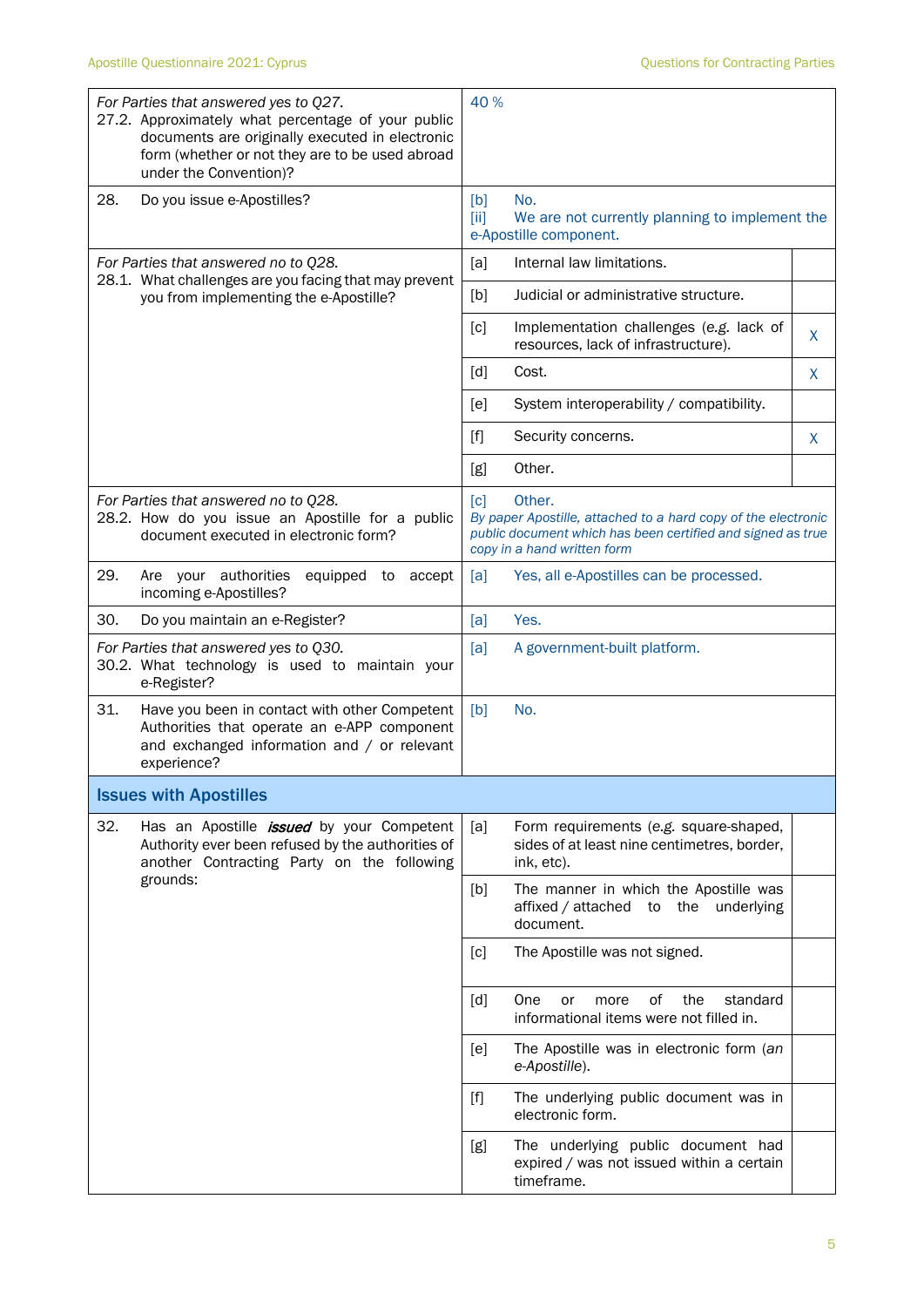|     |                                                                                                                                                          | [h]   | The underlying document was not a<br>public document under the law of the<br>destination.           |   |
|-----|----------------------------------------------------------------------------------------------------------------------------------------------------------|-------|-----------------------------------------------------------------------------------------------------|---|
|     |                                                                                                                                                          | $[1]$ | Other.                                                                                              |   |
|     |                                                                                                                                                          | [j]   | Unknown.                                                                                            | X |
|     |                                                                                                                                                          | [k]   | No / Not applicable.                                                                                |   |
| 33. | Has your Competent Authority ever been<br>requested by external Competent Authorities to<br>certify or confirm your procedure for issuing<br>Apostilles? | [b]   | No.                                                                                                 |   |
| 34. | Has an Apostille <i>received</i> by your authorities<br>ever been refused on the following grounds:                                                      | [a]   | The issuing State was not a Contracting<br>Party to the Apostille Convention.                       |   |
|     |                                                                                                                                                          | [b]   | Form requirements (e.g. square-shaped,<br>sides of at least nine centimetres, border,<br>ink, etc). |   |
|     |                                                                                                                                                          | [c]   | The manner in which the Apostille was<br>affixed / attached to the underlying<br>document.          |   |
|     |                                                                                                                                                          | [d]   | The Apostille was not signed.                                                                       |   |
|     |                                                                                                                                                          | [e]   | One<br>0f<br>the<br>standard<br>or<br>more<br>informational items were not filled in.               |   |
|     |                                                                                                                                                          | $[f]$ | The Apostille was in electronic form (an<br>e-Apostille).                                           |   |
|     |                                                                                                                                                          | [g]   | The underlying public document was in<br>electronic form.                                           |   |
|     |                                                                                                                                                          | [h]   | The underlying public document had<br>expired / was not issued within a certain<br>timeframe.       |   |
|     |                                                                                                                                                          | $[1]$ | The underlying document was not a<br>public document under the law of the<br>destination.           |   |
|     |                                                                                                                                                          | [j]   | Other.                                                                                              |   |
|     |                                                                                                                                                          | [k]   | Unknown.                                                                                            | X |
|     |                                                                                                                                                          | $[1]$ | No / Not applicable.                                                                                |   |
|     | <b>Miscellaneous</b>                                                                                                                                     |       |                                                                                                     |   |
| 35. | Would you be interested in attending the 2021<br>meeting of the Special Commission on the<br>practical operation of the Apostille Convention?            | [a]   | Yes, if possible, in person.                                                                        |   |